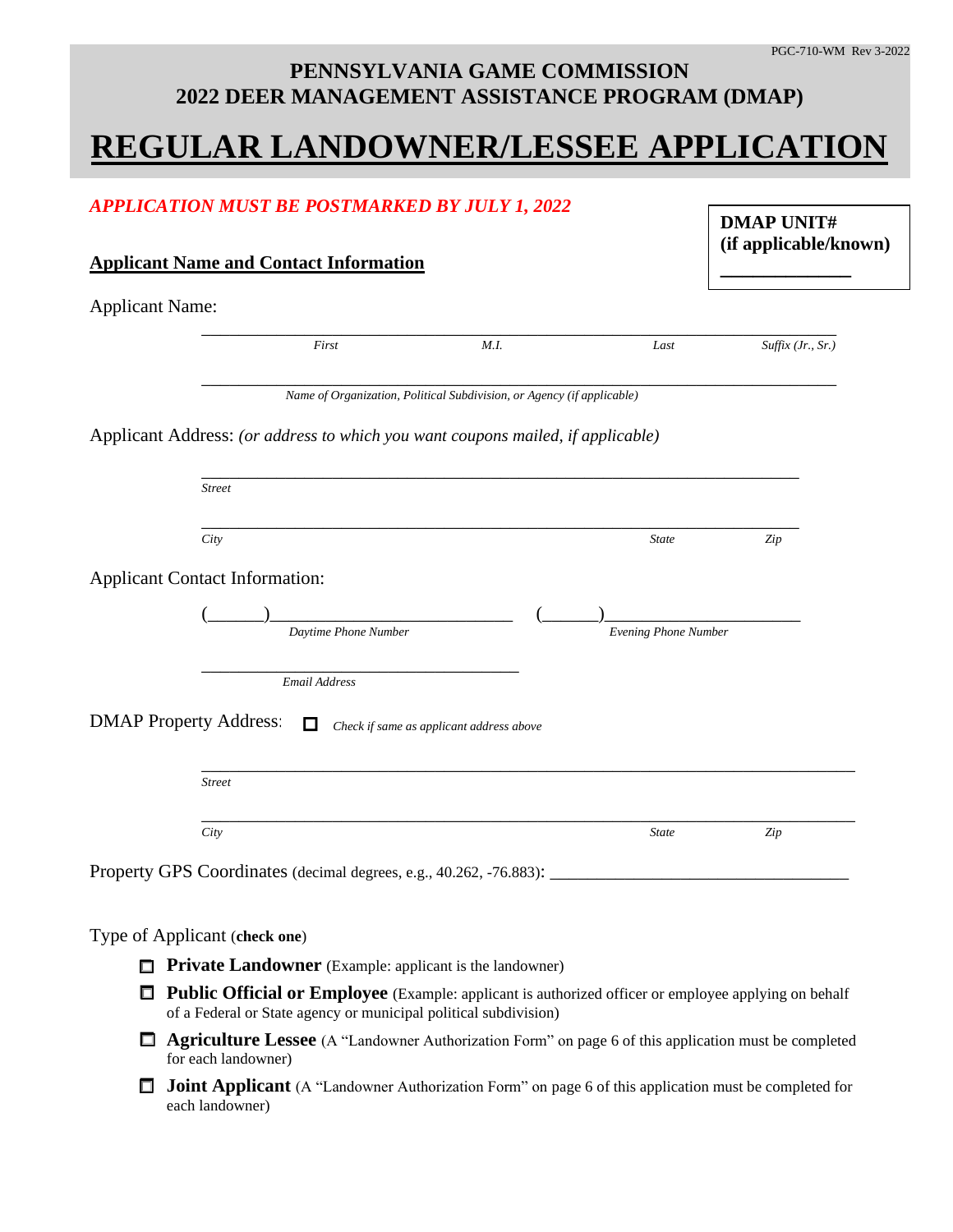### 2022 DEER MANAGEMENT ASSISTANCE PROGRAM *REGULAR LANDOWNER/LESSEE APPLICATION*

Type of Property (**check one**)

- **Private Land**
- **Public Land**
- **Hunting Club** (see Instructions for eligibility requirements)

Provide name of county or counties and township(s) where property is located. If property is located in more than 3 counties or more than 3 townships, check the appropriate box.

|             | <b>Name of County</b> | <b>PGC</b><br>Use<br>Only | Township | <b>PGC</b><br>Use<br>Only | Township | PGC<br>Use<br>Only | Township | <b>PGC</b><br>Use<br>Only | More than 3<br>townships?<br>(Check<br>here) |
|-------------|-----------------------|---------------------------|----------|---------------------------|----------|--------------------|----------|---------------------------|----------------------------------------------|
| County #1   |                       |                           |          |                           |          |                    |          |                           | □                                            |
| County #2   |                       |                           |          |                           |          |                    |          |                           | □                                            |
| County $#3$ |                       |                           |          |                           |          |                    |          |                           | □                                            |

More than 3 counties? (**check here**)

Is a fee charged to hunt this property? (**check one**)

 **Yes No**

Is this property open to public hunting? (**check one**)

 **Yes No**

Is this property enrolled in the Hunter Access Program (*formerly known as Public Access*)? (**Check one**)

 **Yes No**

**CHECK ONE** main reason for enrolling in DMAP.

**Forest Regeneration Custom Deer Management**

**Urban/suburban deer management Biodiversity**

**Agricultural Damage Other; Please specify** \_\_\_\_\_\_\_\_\_\_\_\_\_\_\_\_\_\_\_\_\_\_\_

#### **FOR OFFICIAL USE ONLY**

| Reviewing<br>Biologist | Region | <b>WCO</b>   | <b>WCO</b>   |       |                  | License | Coupons  | Assigned DMAP<br>Unit # (Record<br>once entered into | <b>DMAP</b><br>Application<br>Number provided |
|------------------------|--------|--------------|--------------|-------|------------------|---------|----------|------------------------------------------------------|-----------------------------------------------|
| Employee #             | No.    | District No. | District No. | WMU 1 | WMU <sub>2</sub> | Year    | Approved | DMAP System)                                         | by system.                                    |
|                        |        |              |              |       |                  |         |          |                                                      |                                               |
|                        |        |              |              |       |                  |         |          |                                                      |                                               |

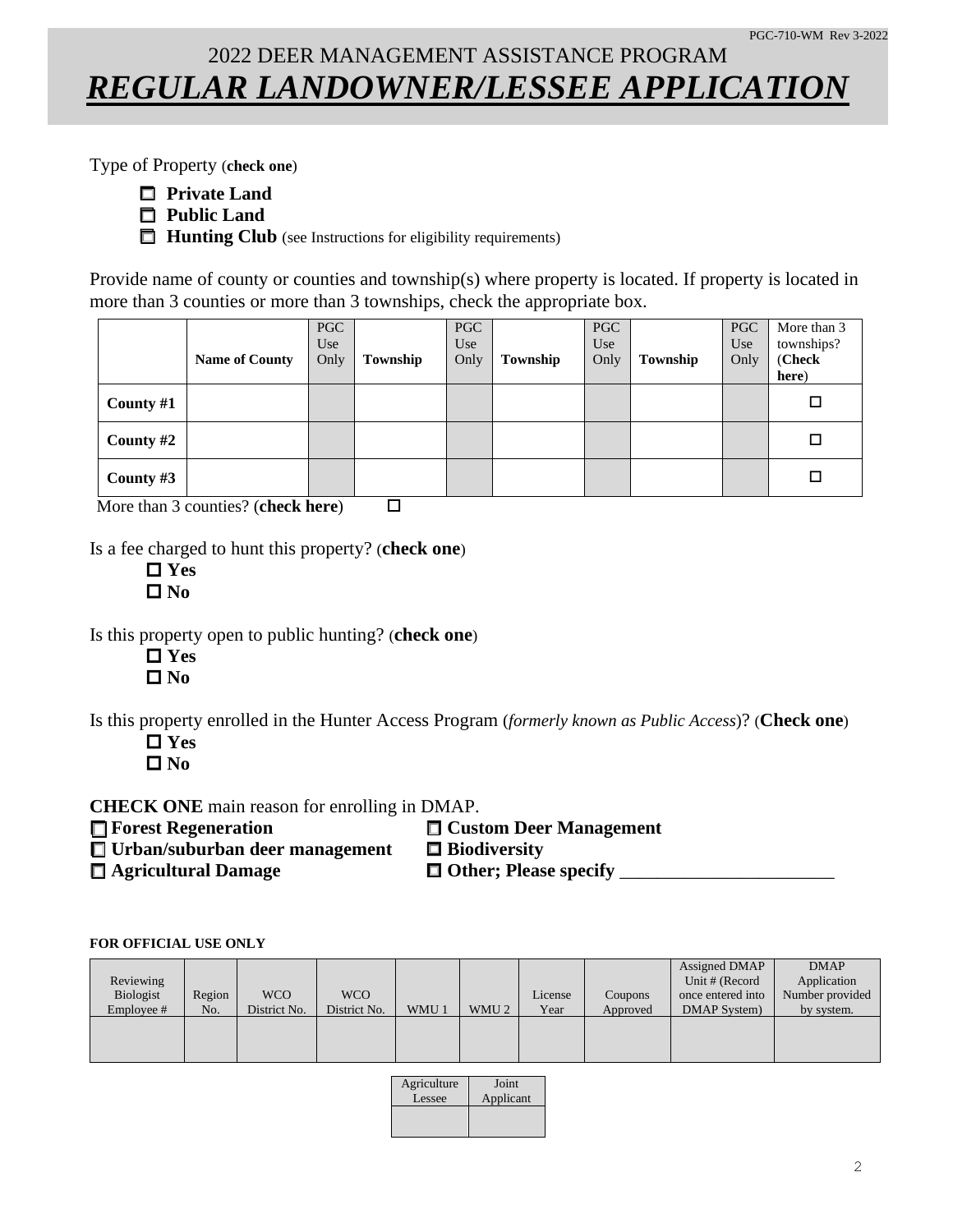## 2022 DEER MANAGEMENT ASSISTANCE PROGRAM *REGULAR LANDOWNER/LESSEE APPLICATION*

#### **Map of DMAP Area:** *required for every REGULAR application*

Please attach a printed map on a separate sheet of paper or a map can be drawn in the box below

#### **Maps must include the following items**:

- 1. Identify and describe the boundaries of the DMAP area and how these boundaries are marked on the ground (for example, posted signs, painted trees, flagging tape, fence rows, neighbor's signs, tree blazes, roads, etc.)
- 2. Indicate locations of any buildings on or adjacent to the property. These are safety zones.
- 3. Description of area to include:
	- a. Land cover types (forest, row crops, hayfield, pasture, wildlife food plots, orchards, etc.)
	- b. Huntable areas
	- c. Safety zones
- 4. Nearby roads with road names
- 5. Distance and direction to nearest town, city, or village

(*NOTE: You are required to provide a copy of this map to every coupon recipient*)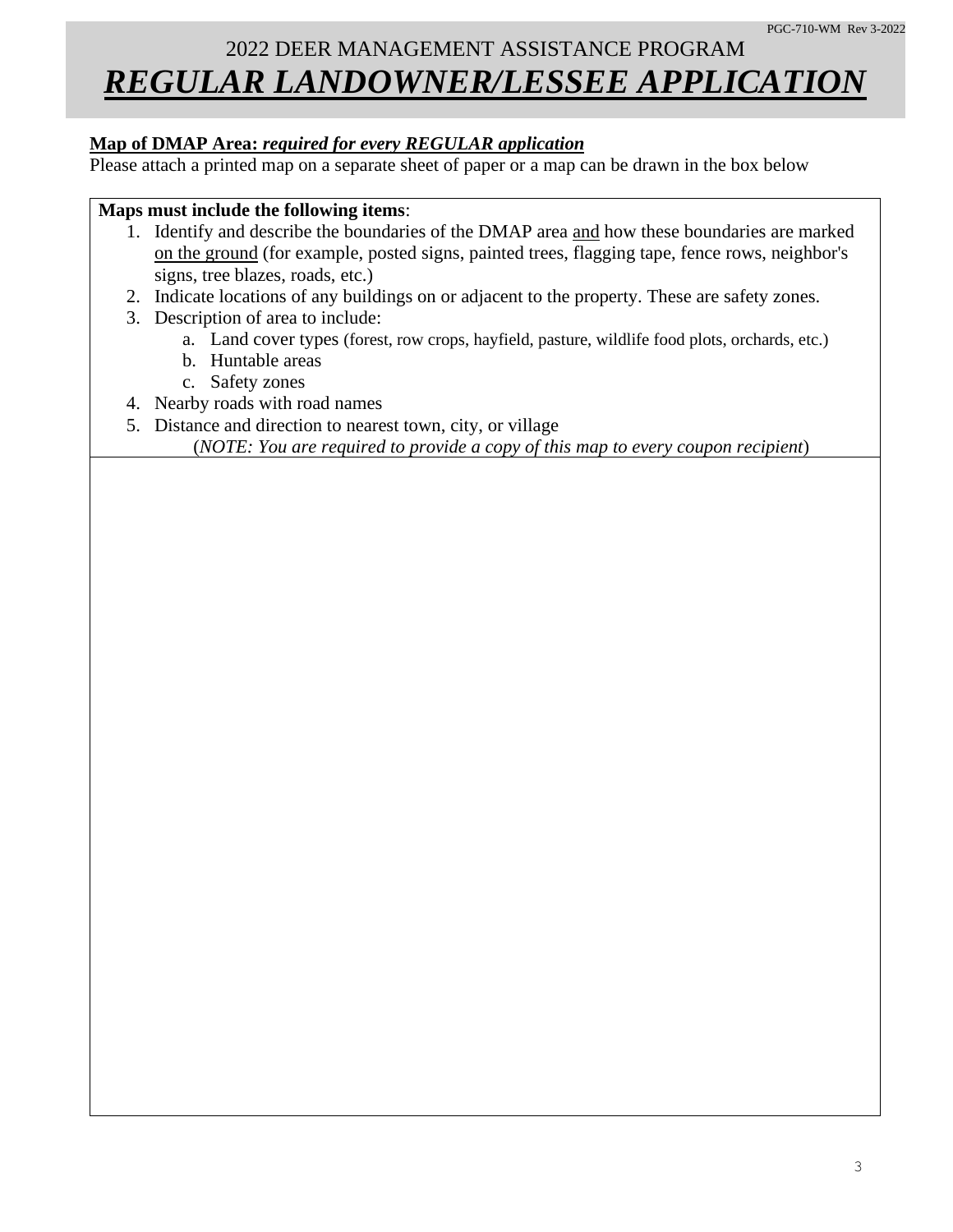## 2022 DEER MANAGEMENT ASSISTANCE PROGRAM *REGULAR LANDOWNER/LESSEE APPLICATION*

#### **Property Acreage and DMAP Coupon Request**

| Number of acres in commercial or agriculture cultivation (see below for more details) |  |
|---------------------------------------------------------------------------------------|--|
| Number of acres not cultivated                                                        |  |
| Total acres <i>(add cultivated and not cultivated acres)</i>                          |  |

*Standard issue rate for cultivated land including crops, fruit trees, nursery stock, hayfields, pastures, and vegetables is 1 coupon for every 5 acres. For all other lands such as forest, wildlife plantings, food plots, etc., the standard issue rate is 1 coupon for every 50 acres. Applicants may request a DMAP coupon allocation less than or equal to the standard issuance rate described without submitting a management plan.* 

#### **Total number of DMAP coupons requested: \_\_\_\_\_\_\_\_\_\_**

Are you requesting more than the standard number of DMAP coupons, enrolling fewer than 5 acres of agricultural land, fewer than 50 acres of other lands, or 2 or more properties within 1 air mile of one another on separate applications? (**check one**)

- **Yes** If **Yes**, additional questions must be answered associated with a management plan (see page 7 or 8 of application)
- **No**

#### **Coupon Distribution**

Do you want to distribute coupons to hunters? (**check one**)

- **Yes, I want to distribute coupons directly to hunters whom I choose.**
- **No, any hunter can get a permit to hunt my property through the electronic licensing system without a coupon. (see form on page 5)**

#### **Required Signature**

I certify that the information I am providing on this application is true, correct, and complete.

Applicant Signature: \_\_\_\_\_\_\_\_\_\_\_\_\_\_\_\_\_\_\_\_\_\_\_\_\_\_\_\_\_\_\_\_\_\_\_\_\_\_\_\_ Date: \_\_\_\_\_\_\_\_\_\_\_\_\_\_\_\_\_\_\_

*(Please see pages 5-8 as they may be required for your application)*

#### **MAIL COMPLETED APPLICATION TO THE GAME COMMISSION REGION OFFICE FOR THE COUNTY WHERE THE DMAP UNIT IS LOCATED – SEE PAGE 9 FOR REGION MAILING ADDRESSES.**

**DO NOT MAIL TO THE GAME COMMISSION'S HARRISBURG OFFICE.**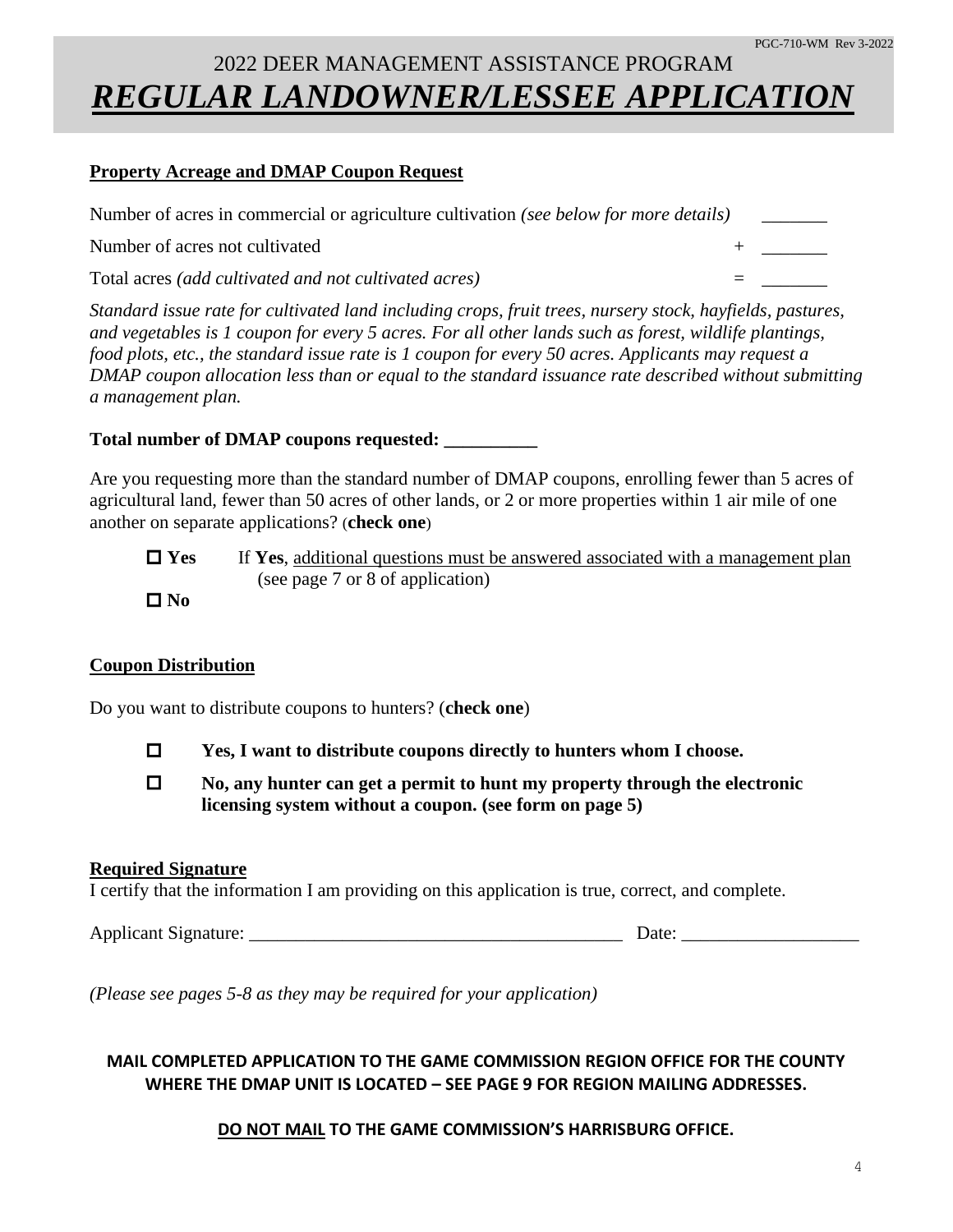*This page is required for public landowners and private landowners who want to make their property's information available on the Game Commission's website and via mail.*

#### **Publication of Application Information**

For public landowner applicants, the names, public contact information (see below), and number of coupons requested will be posted on the Game Commission's website and made available via mail. Please complete the public contact information below as this may be different than the application information provided earlier in this application.

Private landowner and hunting club applicants can be posted to the website with applicant permission. If you would like your public contact information posted on the Game Commission's website and made available via mail, please check the box below and complete the public contact information below.

 *YES, I give the Game Commission permission to make my property's information available on the Game Commission's website and via mail. (Fill out below)*

#### **Public Contact Information**

| Applicant Name: _         |                      |                                                        |                      |                   |
|---------------------------|----------------------|--------------------------------------------------------|----------------------|-------------------|
|                           | First                | M.I.                                                   | Last                 | Suffix (Jr., Sr.) |
|                           |                      |                                                        |                      |                   |
|                           |                      | Name of Organization, Political Subdivision, or Agency |                      |                   |
| <b>Applicant Address:</b> |                      |                                                        |                      |                   |
|                           |                      |                                                        |                      |                   |
|                           | <b>Street</b>        |                                                        |                      |                   |
|                           | City                 |                                                        | <b>State</b>         | Zip               |
|                           |                      |                                                        |                      |                   |
|                           | Daytime Phone Number |                                                        | Evening Phone Number |                   |
|                           |                      |                                                        |                      |                   |
|                           | Email Address        |                                                        |                      |                   |
|                           |                      |                                                        |                      |                   |
|                           | Website Address      |                                                        |                      |                   |

Additional Instructions (up to 255 characters):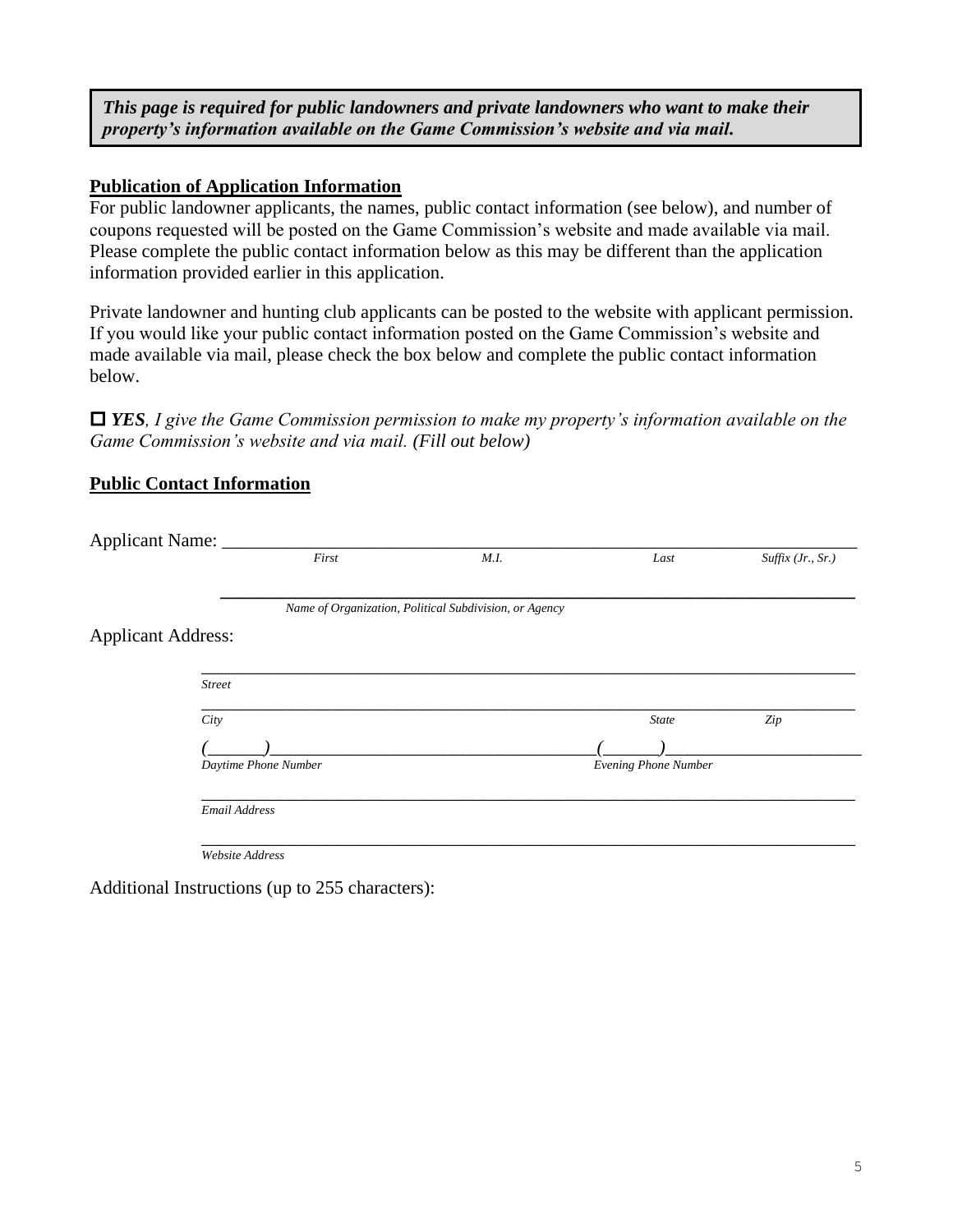*This page is required ONLY if the applicant is an Agriculture Lessee or Joint Applicant*

#### **Landowner Authorization Form**

*A Landowner Authorization Form must be completed for every landowner of the property being enrolled by the Applicant.*

| Landowner Name and Contact Information |  |
|----------------------------------------|--|
|                                        |  |

| Landowner:                |                                                    |                                                                                    |                      |                                            |
|---------------------------|----------------------------------------------------|------------------------------------------------------------------------------------|----------------------|--------------------------------------------|
|                           | First                                              | M.I.                                                                               | Last                 | $Suffix$ (Jr., Sr.)                        |
| <b>Landowner Address:</b> |                                                    |                                                                                    |                      |                                            |
|                           | <b>Street</b>                                      |                                                                                    |                      |                                            |
|                           | City                                               |                                                                                    | <b>State</b>         | Zip                                        |
|                           |                                                    |                                                                                    |                      |                                            |
|                           | Daytime Phone Number                               |                                                                                    | Evening Phone Number |                                            |
|                           | <b>Landowner Permission to Applicant</b>           |                                                                                    |                      | , am a/the landowner of the property being |
|                           | <b>Landowner Name</b>                              | enrolled in the Deer Management Assistance Program, and I have given permission to |                      |                                            |
|                           |                                                    |                                                                                    |                      | to enroll my land in DMAP for the          |
|                           | <b>Applicant Name</b><br>upcoming hunting seasons. |                                                                                    |                      |                                            |
|                           |                                                    |                                                                                    |                      |                                            |

| Landowner '<br>: Signature: | Jate |
|-----------------------------|------|
|-----------------------------|------|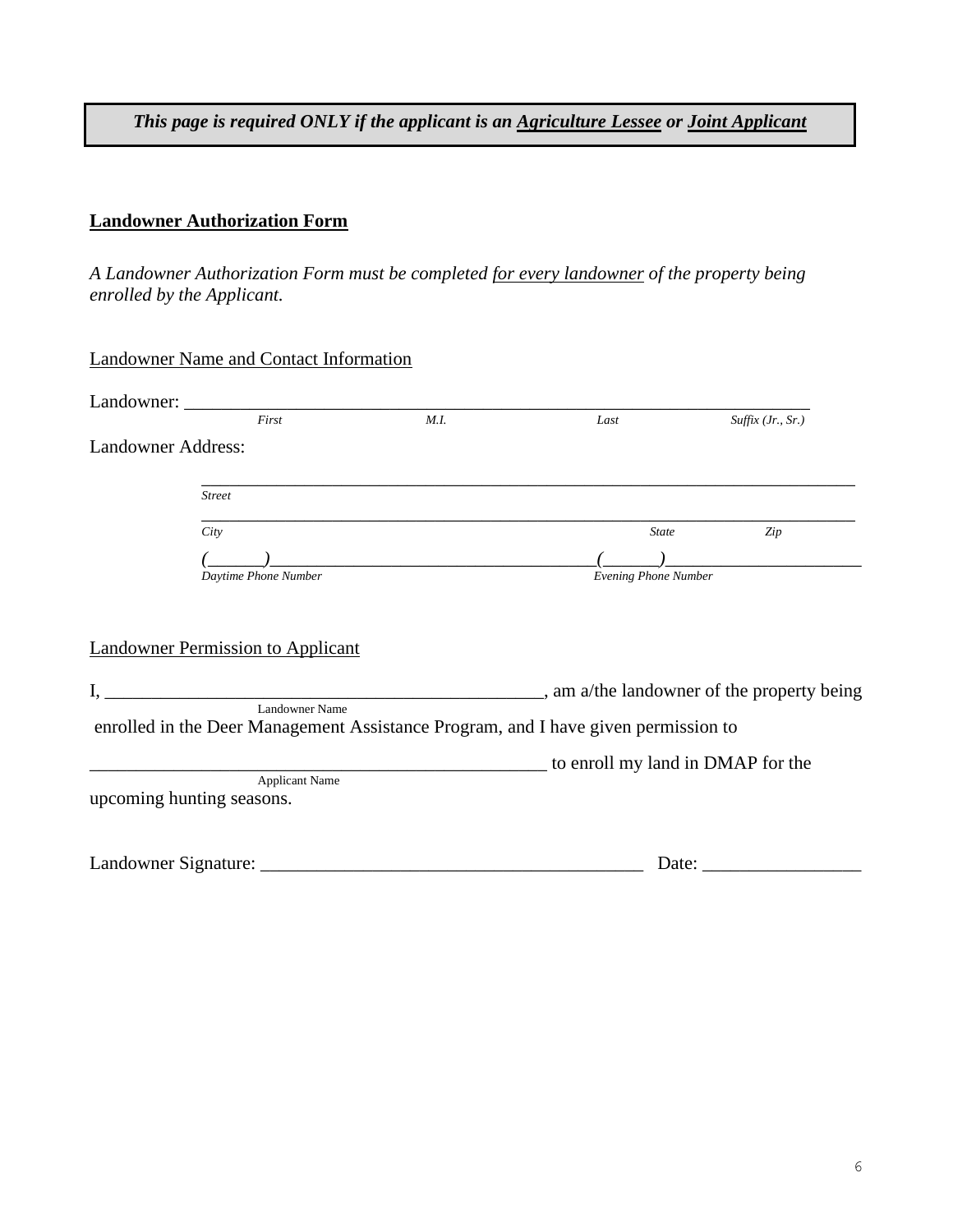*This section is required if this is an application for PRIVATE LAND and:* 

*1) you are requesting more than the standard number of coupons or* 

*2) you are enrolling 2 or more areas that are within 1 air mile of each other on separate applications or*

*3) you are enrolling fewer than 5 acres of cultivated land or fewer than 50 acres of other lands*

#### **Management Plan for PRIVATE LAND DMAP Area**

*Responses to the questionnaire can be completed on a separate 8 ½" x 11" sheet of paper, but all the information requested below must be provided.* 

1. Number of DMAP permits requested? \_\_\_\_\_\_\_\_\_\_

2. Number of hunters annually hunting area in past: \_\_\_\_\_\_\_\_\_\_

3. Describe deer management problem on this area. Please provide area specific information to substantiate the deer problem, reason for enrolling 2 or more areas within 1 mile of each other, or requesting DMAP for land areas of less than 5 acres of cultivated land or less than 50 acres of other land. For example, how many deer do you observe on your property, how many deer would you like to observe on your property, describe and quantify amount of damage to crops, forests, and/or landscaping or other deer-related impacts.

4. Describe deer management goals and objectives for this area.

5. Describe how additional DMAP permits will solve the deer problem and achieve management goals and objectives.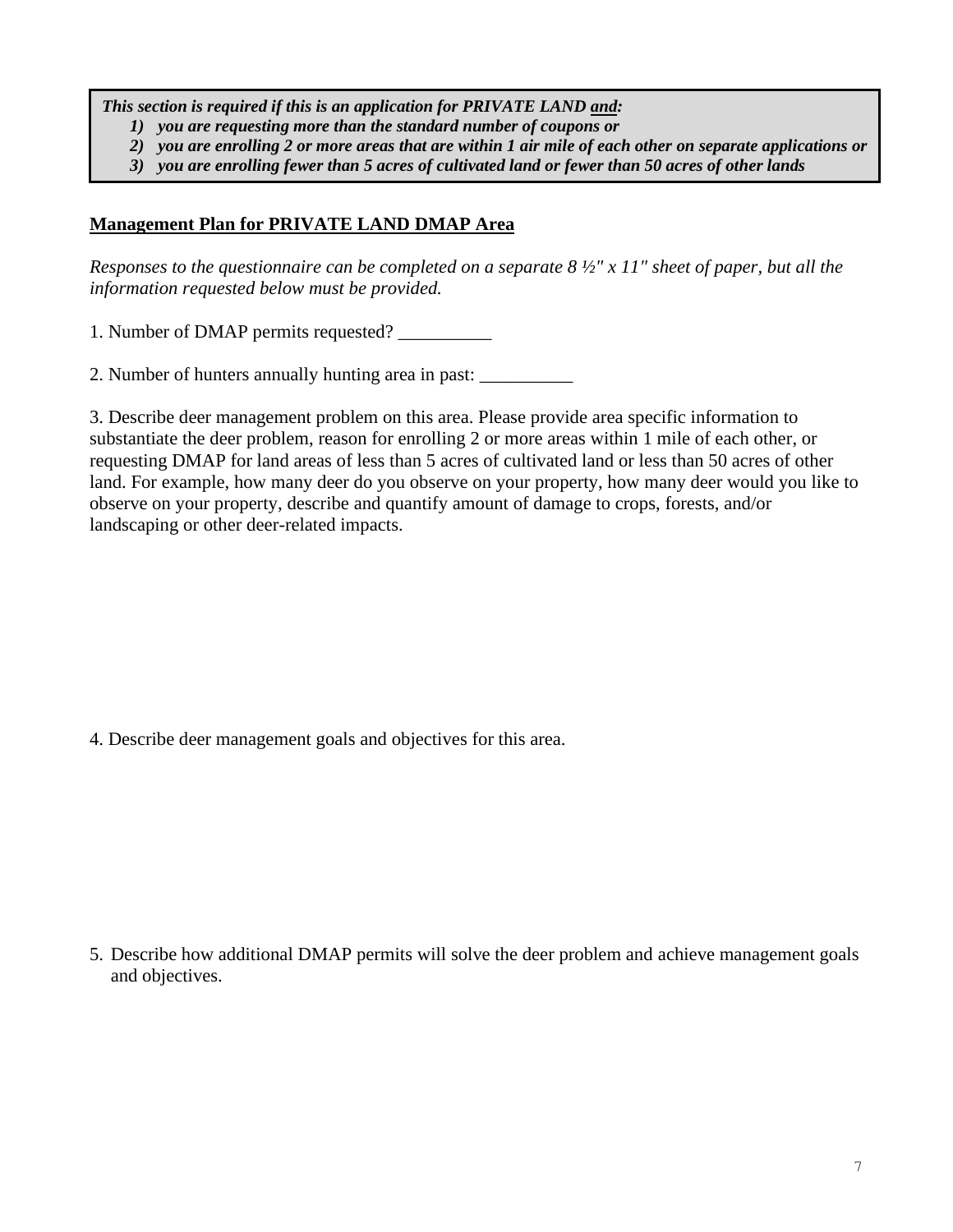*This section is required for ALL PUBLIC LAND applications including municipal political subdivisions. Inclusion of scientific references to support objectives, indicators, and measures is strongly recommended.*

*Subsection questions (i.e., i, ii, iii, etc.) are provided as guidelines to focus information content included in the management plan. All subsection questions should be answered in the affirmative or otherwise clearly explained in the management plan.*

#### **PUBLIC LAND MANAGEMENT PLAN CONTENT**

- I. **Mission Statement of the public entity**
- II. **Problem Statement with justification** This should clearly identify the problem and how DMAP will solve the problem. Particular attention should be given to length of time the problem has existed, and actions taken to date and results, including previous DMAP use and results of previous deer hunting activities.
	- *i. Is there a clearly stated problem related to deer impact?*
	- *ii. Can increased antlerless harvest solve the problem?*
	- *iii. Is the justification based on data?*
- III. **Goals with rationale as to how they relate to DMAP** Goals should explain what is to be achieved (for example, 'we want healthy forest'). Goals should be specific to deer and other wildlife, habitat, and DMAP. Other goals are likely beyond the scope of the DMAP. Within the text of the management plan, the rationale of each goal should be explained and the relationship between the goal and deer impacts should be described.
	- *i. Are the goals explained and clearly related to deer impacts?*
	- *ii. Can increased antlerless harvests meet the goals?*
- IV. **Objectives** Objectives should define a specific level of achievement for each goal (for example, 'we will consider forest healthy when plots have adequate regeneration'). Basis for choosing a particular objective and specific level of achievement should be explained.
	- *i. Are the objectives directly related to a goal?*
	- *ii. Are the objectives quantitative?*
	- *iii. Are the quantities used for each objective supported in the text?*
- V. **Indicators/Measures** This section of the plan will be similar to the methods section of a paper. A description of data to be collected to monitor progress towards goals and thresholds of success will be included.
	- *i. Is the analysis to determine whether indicators/measures meet objectives clearly described?*
	- *ii. Do the indicators/measures provide representative samples?*
- VI. **Non-deer-related factors affecting goals and management actions being taken to address these factors** – In this section, non-deer factors that could be affecting achievement of goals should be identified. A description of other management actions being taken on the area (historically and at present) to address non-deer factors should be included. Habitat management activities that create early successional habitat should be included.
	- *i. Are factors other than deer being addressed?*
	- *ii. Despite factors other than deer, is an increase in the antlerless harvest justified?*